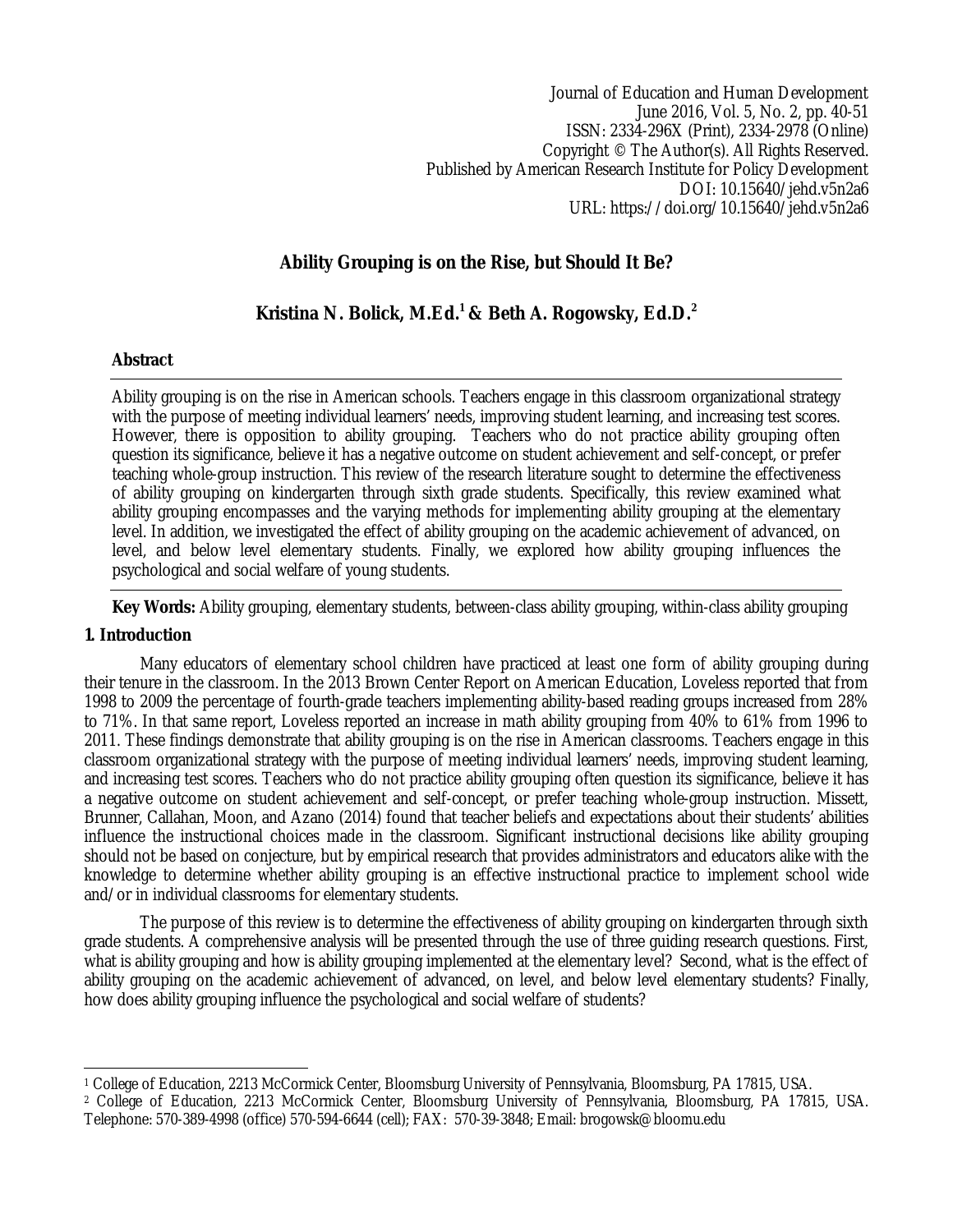## **2. What Is Ability Grouping and How Is It Implemented at the Elementary Level?**

Ability grouping is an educational approach that places students in groups based on academic achievement. The common purpose of ability grouping is to provide instruction that is appropriate for students and their individual needs. The two most common forms of ability grouping are between-class and within-class ability grouping. Betweenclass ability grouping is the practice of separating students into different classrooms based on academic ability or past performance (Matthews, Ritchotte, & McBee, 2013). Whereas, within-class ability grouping divides students within a class based on academic ability, past performance, or student interests. These groups are typically assigned by the teacher and may be heterogeneous or homogeneous. It is the intent for ability grouping assignments to be flexible, which means that students can easily move in and out of grouping assignments based on performance.

**2.1 Between-class ability grouping:** Between-class ability grouping has many variations that are practiced throughout elementary schools. Researchers have studied different styles of between-class ability grouping such as multilevel classes (Gentry & MacDougall, 2009; Kulik & Kulik, 1992; Tieso, 2003), cross-grade grouping (Kulik & Kulik, 1992; Tieso, 2003), school-wide cluster grouping (Brulles, Peters, & Saunders, 2012; Gentry & MacDougall, 2009;Matthews et al., 2009), total-school cluster grouping (Gentry & Owen, 1999; Gentry & MacDougall, 2009), and tracking (Gentry & MacDougall, 2009; Matthews et al., 2009; Worthy, 2010).

**2.1. a.** *Multi-level ability grouping:* Multilevel ability grouping is the practice of dividing students of the same grade into groups based on ability or for a specific subject. When multilevel ability grouping was first introduced in Detroit in 1919, standard materials, and methods were used without the differentiation of curriculum or instruction between groups (Kulik & Kulik, 1992). In other words, students received the same content; the only difference was that they were among a classroom full of peers with similar abilities. This style of multilevel class typically had little or no effect on student achievement (Kulik & Kulik, 1992). A more common example now seen in elementary schools is the regrouping of students for a particular subject area based on achievement or ability, which includes a variety of curriculum, materials, and strategies for diverse learners (Gentry & MacDougall, 2009). When this occurs, the instruction is designed to meet the comparable needs of the students. Teachers use relevant curricula, appropriate pace, and suitable approaches to promote successful learning (Gentry & MacDougall, 2009). In the case with mathematics, one teacher teaches algebra to a classroom of high-ability advanced students, another teaches prealgebra to proficient students, all the while another teacher instructs struggling students on the basics and fundamentals of math. As students advance or decrease in their academic achievement and learning, they have the opportunity to move in and out of classrooms, which are referred to as flexible ability grouping (Matthews et al. 2009).

**2.1. b.** *Cross-grade grouping:* Cross-grade grouping is similar to multilevel grouping, except it includes students of various grades and typically involves more achievement levels and classes (Kulik & Kulik, 1992). According to Tieso (2003), the most well known cross-grade grouping assignment is the Joplin Plan. The Joplin Plan initially started by cross-grade grouping elementary students in reading. Students in different grades would separate into different classrooms for reading instruction appropriate to their readiness levels and return to the regular education classroom for the remainder of the day (Tieso, 2003). The teachers would instruct using textbooks and materials that were relevant to the students' abilities and not their specific grade levels. This enables teachers to adapt the curriculum and instruction to meet the similar needs of the group, rather than having a classroom full of students of various abilities using a variety of materials (Tieso, 2003). The Joplin Plan later evolved to include rearrangement for math instruction as well.

**2.1. c.** *School-wide cluster grouping:* School-wide cluster grouping is described as the placement of high achieving or gifted students in a regular education classroom (Gentry & MacDougall, 2009). One purpose of this arrangement is to establish an equalized range of achievement levels in a classroom and limit extreme variations of student abilities (Brulles et al., 2012). The classroom teacher differentiates the curriculum and instruction for all abilities while teaching. This type of between-class grouping has shown effective results in meeting the academic needs of high-achieving students as well as students of other levels (Gentry & MacDougall, 2009).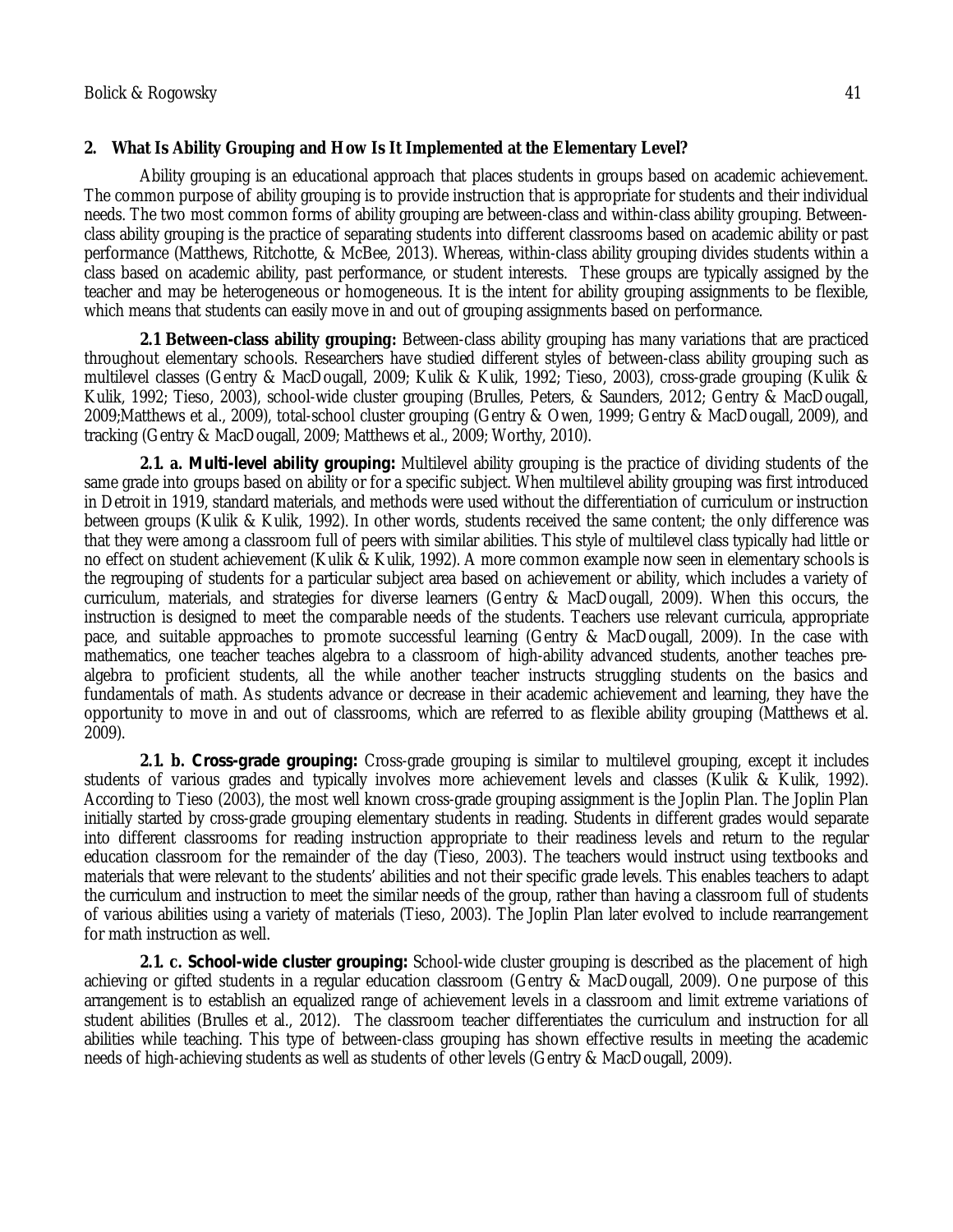**2.1. d.** *Total school cluster grouping:* Total school cluster grouping is a specific type of cluster betweenclass grouping. In this model, students are categorized based on achievement levels and given a placement for the school year (Matthews et al., 2013). Students are placed in categories such as high achieving, above average, average, low average, low, and special education (Matthews et al., 2013). Similar to school-wide cluster grouping, teachers may change categorical assignments as students' achievement levels increase or decrease (Matthews et al., 2013). Students from each group are distributed evenly between classrooms except for the high-achievers; the high ability group is assigned to one specific classroom with a designated teacher (Matthews et al., 2013). Teachers of high ability classrooms receive specialized professional development training on gifted education curriculum, instruction, and teaching strategies (Gentry & MacDougall, 2009). For example, one classroom may include all twelve high-achieving students in third grade, eight average students, and four below average students; while another third grade classroom may contain seven above average students, eight average students, five low average students, and five low students. According to Gentry and MacDougall (2009), the goal of total school cluster grouping is to limit the number of academic levels within a single classroom and assist teachers with differentiation in order to increase the achievement for all students.

**2.1. e.** *Tracking:* One of the most recognized variations of between-class ability grouping is tracking. Tracking refers to the permanent assignment of students to classrooms for instruction and is commonly seen at the secondary level (Gentry & MacDougall, 2009). Students placed in high-tracked classes experience a faster paced, more challenging workload, whereas students in low-tracked classrooms focus on basic literacy skills, test preparation, with low-level materials (Worthy, 2010). Tracking differs from flexible ability grouping because the sequence of courses for students at specific ability levels or tracks are considered full-time and are rarely adjusted (Matthews et al., 2013).

**2.2. Within-class ability grouping:** In elementary schools, students are frequently placed in groups of similar abilities within the classroom for small-group instruction (Lleras & Rangel, 2009). Within-class grouping assignments may be heterogeneous or homogeneous, and are typically chosen by the classroom teacher based on students' abilities, achievements, skills, or interests (Gentry & MacDougall, 2009). Heterogeneous groupings include students with mixed abilities, whereas homogeneous groups consist of students with the same or similar abilities (Leonard, 2001). Groups are meant to be flexible, thus, enabling students to move in and out of assignments based on individual achievement and needs (Gentry & MacDougall, 2009). Teachers assess students frequently to determine student growth and reassign students to different groups based on their results (Tieso, 2003). This strategy of flexible ability grouping is aimed to meet the fluctuating needs of all learners within a classroom (Castle et al., 2005).

The purpose of within-class ability groups is to improve achievement and reduce the gap between students of different ability levels, which is done through differentiation of instruction (Lleras & Rangel, 2009). Castle et al. (2005) found that teachers commonly have students with differences in abilities ranging from three to five years within one single classroom. Aside from academic differences, often times classrooms contain students from diverse backgrounds, languages, and cultures. In response to the diverse and developmentally varied classrooms, within-class groupings are often practiced with the goal to meet the needs of all students. In order for within-class ability groupings to be successful, teachers must adapt their instruction (Tieso, 2003). After teachers present a whole group lesson, they may then place students into small groups based on performance, reading levels, or interests. For example, after a whole class lesson on the butterfly life cycle, the teacher can extend students' learning in small group instruction by using reading materials at the students' varying readability levels. The advanced level group may read a more difficult text and engage in enrichment activities, while the below level group reads a simpler text with pictures as the teacher models appropriate reading strategies. Within-class ability groups can also be taught with the same material but with appropriate levels of prompting, modeling, and pacing that meet the needs of the students in each group (Lleras & Rangel, 2009). In this case, if a teacher uses the same reading material for each level group, they may assign the advanced group independent reading and reflection, have the on level group partner read the material and complete the activities together, and then work with the below level group by modeling effective reading strategies and checking for understanding throughout reading and discussion. Either way, it is essential for teachers to adapt the instructional material to the academic needs of each child in order for ability groups to be efficient (Kulik & Kulik, 1996).

**2.2. a.** *Support for within-class ability grouping:* Supporters of within-class grouping believe it accommodates the diverse student needs, abilities, goals, and interests, and has the potential to raise student achievement levels as a whole (Gentry& Owen, 1999; Kulik & Kulik, 1992; Puzio & Colby, 2010).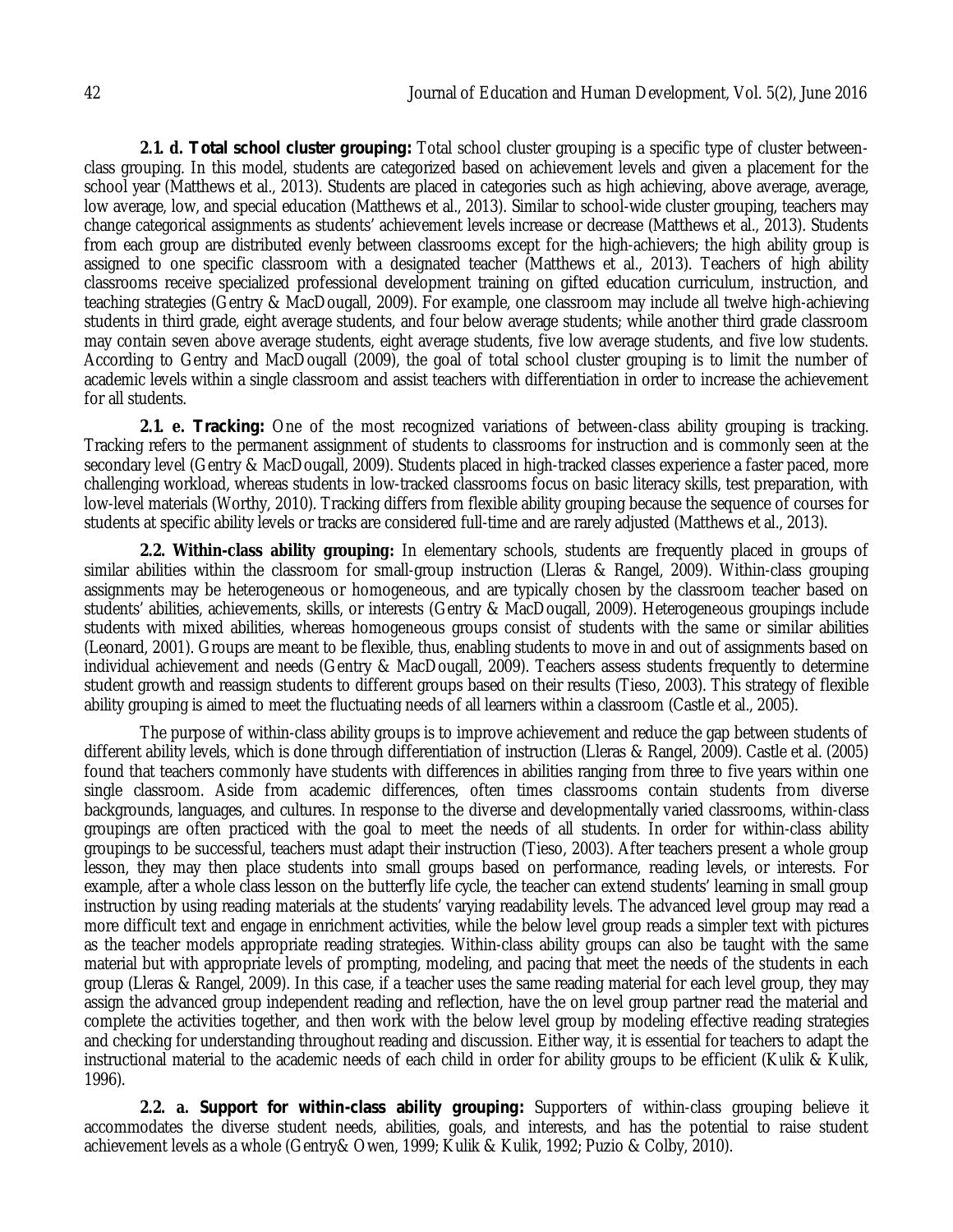Teachers are able to more effectively engage students in small groups rather than completely group classroom instruction because there are fewer students; this grouping allows the teachers to efficiently make adaptations to the instructional materials and methods provided in homogeneous ability groups (Tieso, 2003). The learning conducted in within-class groups balances the instructional time that may have been lost during small group instruction. Other advantages of teaching in ability groups are that it places an emphasis on diversity rather than the standardization of lessons, allows students to act as peer tutors to encourage learning, provides more options and variability to group assignments, gives teachers more time to better assist struggling students, and allows flexibility in the modification and management of lessons (Leonard, 2001). If done efficiently and purposefully, within-class ability groups may be an effective method for teachers to incorporate in order to meet the variety of student needs in an elementary classroom.

**2.2. b.** *Caution for within-class ability grouping:* On the other hand, opposing researchers claim that within-class ability groups result in academic, social, and emotional consequences for students, especially those categorized as low ability (Nomi, 2010; Tieso, 2003; Worthy, 2009). Nomi (2010) argues that the instructional arrangements widen the achievement gap. Lower ability groups typically move slower than those in higher level groups, which may create gaps in content knowledge, thus negatively effecting achievement, as well as the low achieving student's attitude and self-concept (Worthy, 2009). For example, material covered in one week with a higher-level group may take a lower level group two or more weeks to complete. This may damage students' selfesteem and attitudes when being compared to more advanced and fast-paced ability groups (Tieso, 2003). Nomi (2010) also reported that the learning environment can be more disruptive, which is likely caused by less student supervision in learning activities as teachers spend time with other ability groups. Additionally, some ability groups may require more direction and training, resulting in groups receiving different amounts of instruction and attention. Some researchers also argue that low-achieving students are demotivated when placed in homogeneous groups, but are encouraged when placed with high-achieving students in heterogeneous groups (Kaya, 2015; Leonard, 2001). The evidence presented shows that researchers' opinions on ability grouping are inconsistent, varying from study to study. Because of this discrepancy between researchers' opinions, it may be difficult for teachers or school districts to make a confident decision on whether or not to practice ability grouping in their classrooms and schools. The forthcoming studies present an insight into how and why teachers are choosing or rejecting this practice in their elementary classrooms.

A qualitative study conducted by Chorzempa and Graham (2006) explored first, second, and third grade teachers' use of within-class ability grouping. Of the 201 participating teachers, 63% reported using within-class homogeneous ability groups for reading. Sixty-eight percent of the teachers cited they used within-class ability groups because it meets the instructional needs of their students. Other reasons included that the reading curriculum suggested using ability groups (12%), it was required by their school district or administration (11%), it meets the social needs of students (7%), personal experiences (5%), small group instruction is easier and more effective (4%), and class and school factors (3%). For those teachers not incorporating within-class ability groups, 29% of teachers felt that mixed-ability settings were more beneficial for their students.

Other reasons teachers indicated for not using ability groups included that they were not permitted under the school district or administrations' policies, negative social factors, class and school factors, the current reading curriculum, preference of individualized instruction, personal decisions, not enough time, and research support denying its success. In the same study, Chorzempa and Graham (2006) also investigated how teachers placed students within a particular reading group. Seventy-six percent of teachers explained they used formal or informal reading assessments to group students. Other reasons included observations of class performance, students' strengths, and weaknesses, oral reading performances, students' reading levels, sight word skills, social behaviors, comprehension abilities, vowel recognition and/or phonemic awareness skills, students' writing, use of reading strategies, and mastery of the English language. The results of teacher observations and student assessments are the most common indicators teachers used when categorizing students into homogeneous or heterogeneous within-class ability groups. Policies regarding within-class ability grouping are not required in all school districts, so one may question the reasons why certain schools implement the practice and others do not.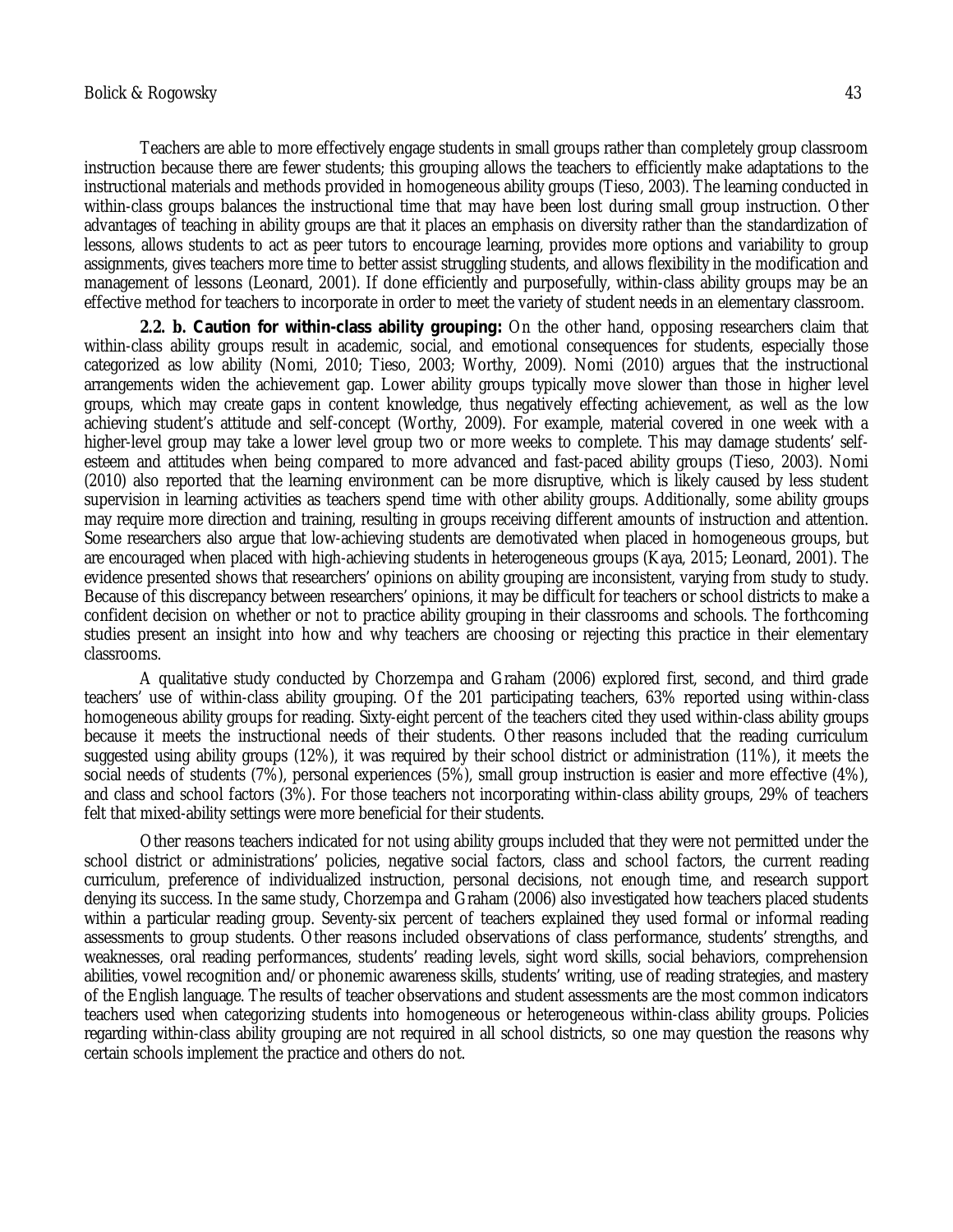Several researchers found that grouping is most common in schools with large minority students, diverse levels of achievement, and higher levels of poverty (Condron, 2008; Nomi, 2010). A study conducted by Nomi (2010) focused on the significance school contexts have on ability grouping, and how that affects student learning. The study found that schools implementing within-class ability grouping were more likely to be larger public schools, with a lower mean SES, a higher quantity of minority students, students with lower literacy skills, and students with a large range of literacy skills.

Administrators of these schools also reported having more issues with attendance of students and teachers, negative school environments, and school safety concerns. Schools that were less likely to use ability grouping included private and smaller schools that were similar in both cognitive and behavioral characteristics, and often had admission processes such as tests, records, recommendations, and interviews upon entry. Nomi (2010) found that schools that use within-class ability grouping had more disadvantageous characteristics and diversity than schools without within-class ability grouping practices. Because these larger public schools often times have a more diverse population, with students of various abilities, backgrounds, languages, cultures, and socioeconomic statuses, these school districts often implement within-class ability groups with intentions to alleviate achievement gaps by meeting the various needs of all learners.

## **3. What Are the Effects of Ability Grouping on Elementary Students' Academic Achievement?**

Some researchers argue that the effectiveness of ability grouping depends on the style of grouping implemented, as well as the demographics and academic levels of students involved (Nomi, 2010). Others find insignificant effects, neither positively nor negatively affecting student achievement (Brulles et al., 2012; Kulik & Kulik, 1992; Leonard, 2001). Whether researchers fully support ability grouping, believe that ability groups cause negative consequences, or argue that certain styles of ability grouping trump others, it is crucial to determine the practices that are most effective for learners in your school.

**3.1. Between-class ability grouping:** Kulik and Kulik (1992) conducted a meta-analysis to examine the effects of grouping programs on students. Fifty-one studies were examined that measured the effects multilevel classes on academic achievement. Approximately 60% of the studies concluded that students' assessment scores were greater in the multilevel classes, while 40% found greater assessment scores in the mixed-ability classes. However, the differences between students' scores in multilevel classes and mixed-ability classes were determined minor in all fiftyone studies and not great enough to reach significance. These results indicate that multilevel classes do not have an effect on students' academic achievement when compared to students in mixed-ability classrooms. Thirty-six of the studies examined the results separately by students' ability levels and found that students in higher ability classes had clearer academic benefits, but the students in average and lower ability classrooms were not affected, but also not academically harmed by multilevel classroom groupings. In addition to the analysis on multilevel classes, Kulik and Kulik (1992) also investigated the effects of cross-grade grouping programs on student academic achievement and found that cross-grade grouping programs had a positive effect on students' academic achievement with and overall effect size of Cohen's *d* = .30.

Similar toKulik and Kulik (1992), Brulles, Peters, and Saunders (2012) also examined the effects of betweenclass ability grouping, but instead focused on school-wide cluster grouping. The purpose of the study was to determine how non-gifted students performed in mathematics when placed in gifted cluster classrooms as opposed to non-gifted cluster classrooms in an urban school district that had been implementing school-wide cluster grouping for six years. The study included 3,716 non-gifted students in grades 2-8. Measures collected included assessment data from the school district's pre- and post-benchmark assessments and examined the non-gifted students' preassessment mathematics scores to the same students' post-assessment mathematics scores. The results of non-gifted students in the gifted clustered classrooms were then compared to non-gifted students in the non-gifted clustered classrooms. The researchers found that non-gifted students made progress in math regardless of being placed in the gifted or non-gifted classrooms and there were no significant differences in non-gifted students' posttest scores. The school-wide cluster-grouping model was neither beneficial nor detrimental because the results between both groups showed almost equal progress. Matthews, Ritchotte, and McBee (2013) investigated the effects of school-wide cluster grouping on the reading and mathematics performance of elementary school gifted ( $n = 68$ ) and non-gifted ( $n = 186$ ) students in grades 2-6 during a single year of clustering.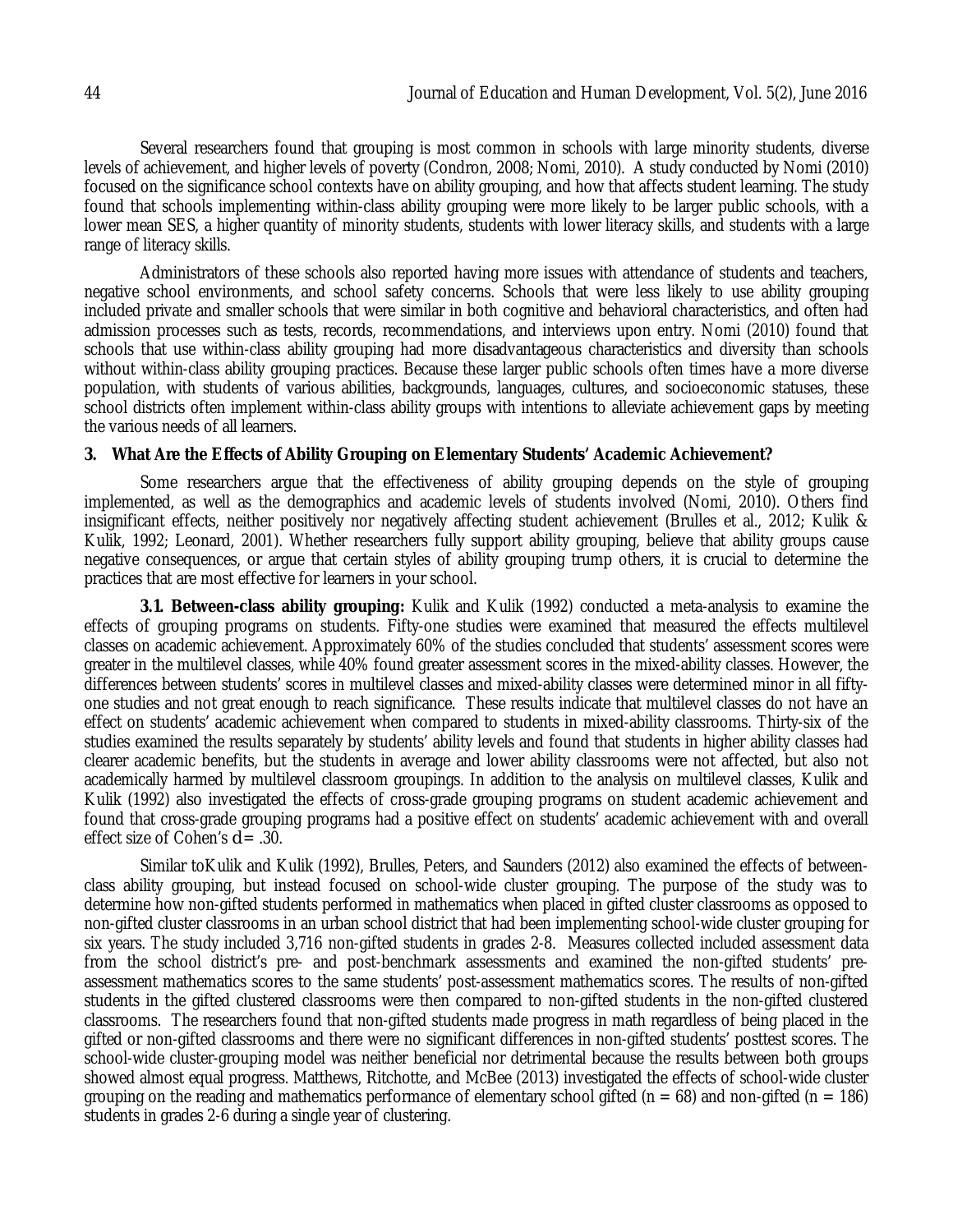#### Bolick & Rogowsky 45

Data was collected from the MAP assessment in the areas of reading and math for three years. During the first year with in-class grouping was used and the gifted-identified students were spread across classrooms. During year two, school-wide cluster grouping was implemented and gifted students were placed together in a single classroom. For the final year, students returned to within-class grouping arrangements.

As expected, the results showed an overall increase in reading scores over the three years from both gifted and typical students. Gifted students showed an increase in reading ability at the same rate over time as typical students not identified as gifted. During the year students were cluster grouped, both gifted and typical students grew at a slightly slower rate in reading than in the other two years, but this result was found to be insignificant. Likewise, the math assessment results showed an overall increase in scores over the three years from both gifted and typical students, and gifted students increased in math ability at the same rate over time as typical students. In terms of mathematics achievement, both typical and gifted students grew at a substantially faster rate during the year following cluster grouping. In the end, researchers found no evidence to show that school-wide cluster grouping benefited or harmed academic achievement in the area of reading, but displayed positive results in math the year after implementation, suggesting that it may take more than one year for the benefits of cluster grouping to become apparent. The results of Matthews et al. (2013) align with the findings of Brulles et al. (2012) which concluded that school-wide cluster grouping did not have any lasting benefits or harm to students' academic achievement. Matthews et al. (2013) found these results in reading, whereas Brulles et al. (2012) found them in mathematics, which contradicts Matthews et al.'s (2013) research that school-wide cluster grouping increases students' math achievement.

Differing from the research of Matthews et al. (2013) on school-wide cluster grouping, Gentry and Owen (1999) focused their study on the effects total school flexible cluster grouping had on student achievement in grades 3-5. The researchers compared students in a cluster grouping school to students from a similar school not involved in any style of cluster grouping. While implementing a total school flexible grouping model, the school district also regrouped students by achievement levels for reading and math instruction. Existing achievement data from both schools in the areas of math and reading were compared.

The cluster-grouped school used the Iowa Test of Basic Skills (ITBS) and the comparison school used the California Achievement Test (CAT), which are comparable by content. Even though the cluster-grouped school began with lower reading scores than students in the comparison school, the cluster-grouped school equaled or outperformed the comparison school after the three-year period. The growth in reading achievement was statistically significant; however, math achievement did not have any significant changes. This is likely because the students' math scores in the cluster-grouped school were initially high at the start of the study. Findings indicated that throughout the implementation of the total school flexible grouping model, students had increased reading achievement, higher math achievement, and there was an increased number of students identified as high achieving. This demonstrates that when a total cluster-grouping model is combined with high teacher expectations, appropriate strategies, and a positive classroom environment, positive effects may transpire for all students involved. Although, while the school district was implementing a total school-grouping model, they also regrouped students homogeneously for reading and math instruction. This is a limitation of the study because even though student achievement did increase, it is difficult to attribute these results to total school cluster grouping or homogenous within-class ability grouping, since both instruction styles were practiced simultaneously.

**3.2. Within-class ability grouping:** In the meta-analysis previously explained, Kulik and Kulik (1992) additionally selected eleven studies to determine the effect within-class ability grouping had on academic achievement. Nine studies found an overall higher achievement level in classrooms implementing within-class grouping, and two studies reported mixed-ability classrooms had greater achievement (Kulik & Kulik, 1992). The effect sizes were small but significant, which indicates that within-class ability groups had an overall positive effect on student achievement.

Similar to Kulik and Kulik (1992), Puzio and Colby (2010) also conducted a meta-analysis, but focused specifically on the effects of within-class grouping on reading achievement. Their review included fifteen experimental or quasi-experimental studies that used a pretest, posttest, and comparison group design and encompassed 5,410 students from grades 2-10. The results found that within-class grouping is effective at improving reading achievement with an effect size of Cohen's  $d = 0.22$ .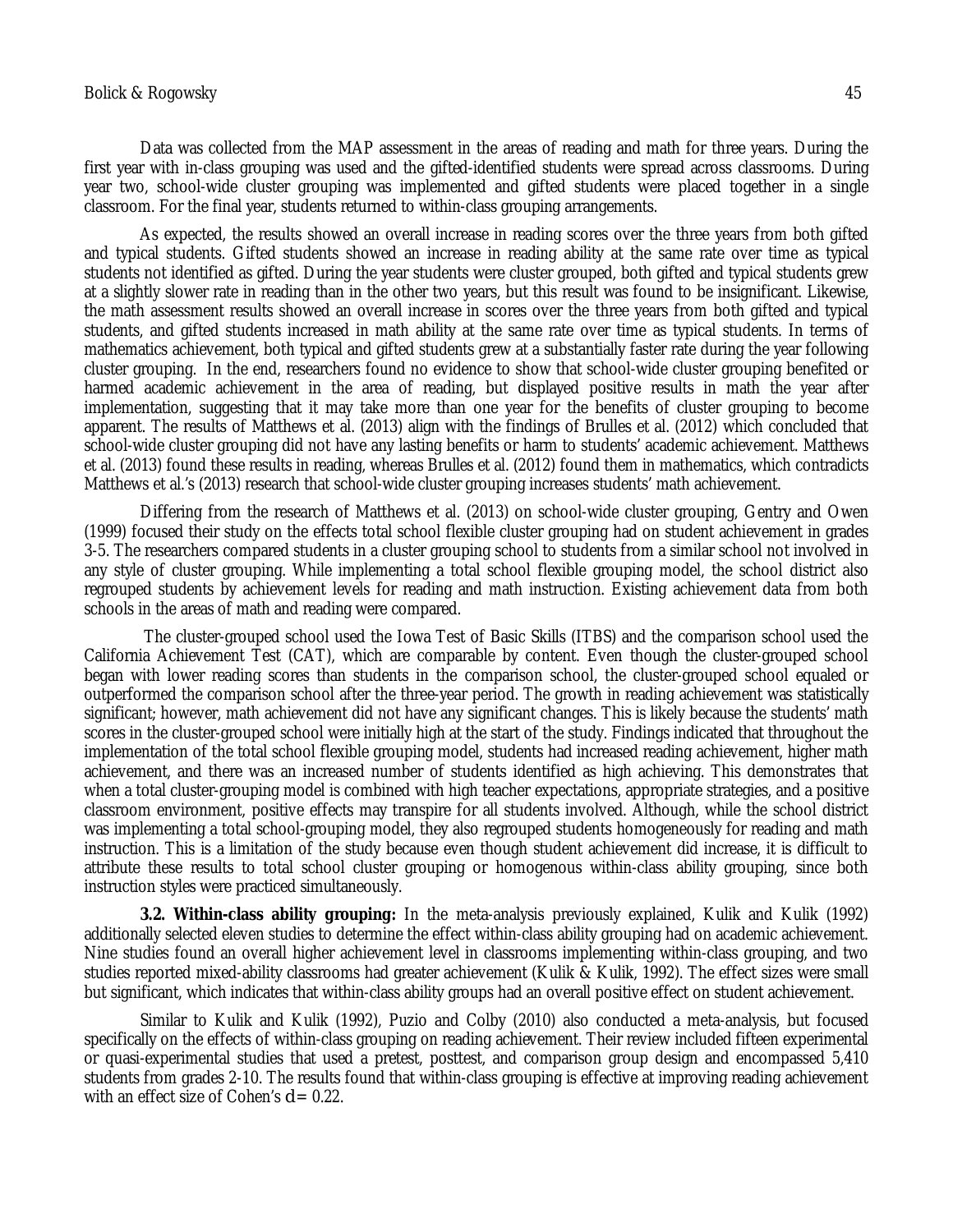While this effect size appears small, when taking into account the normal yearly growth for reading on standardized achievement outcomes, it translates into an extra half of a year of growth in reading. Puzio and Colby (2010) suggest that teachers and school districts begin or continue using within-class ability grouping to improve reading instruction.

Nomi (2010) also examined the effects within-class grouping had on reading achievement by conducted an individual study to determine (a) if reading achievement differed between students who were grouped by ability and those who were not, (b) if the effects of reading ability grouping vary by students' initial abilities, and (c) if the effects of ability grouping alter between schools. Participants in this study included 13,512 kindergarten students from ability grouped schools, ungrouped schools, and mixed schools.

Data was collected from fall and spring kindergarten assessments, as well as spring first-grade assessments. The results showed there were no significant differences between the average reading scores of students grouped by ability and those that were not. The research also showed no significant difference among students in low, middle, and high achievement levels at ability grouped and ungrouped schools. In many of these schools, ability grouping had no effect on student learning; however, some schools with varying characteristics practicing ability grouping showed either benefits or harms to academic achievement. For example, private and small schools, typically including advantaged students with similar levels, showed more positive effects from ability grouping, while schools having students from more deprived and diverse backgrounds had no effect or negative effects, especially when concerning the lower skilled students. Various factors may explain the undesirable effects for students attending certain schools. A recommendation for future studies would be to investigate how factors such as students' backgrounds, cultures, socioeconomic statuses, and languages affect academic achievement throughout the use of within-class ability groups.

Within-class grouping was also investigated in a more recent study conducted by Kaya (2015), but with a focus on homogeneous groups compared to heterogeneous groups. The purpose of this study was to examine how the different types of achievement grouping had an effect on students' generation of questions in science (Kaya, 2015). Participants in this study included 46 fifth grade students from two classrooms with the same science teacher. Kaya (2015) chose a school in Turkey with average socioeconomic backgrounds and standardized test scores. Both classrooms had similar average achievement test scores.

Classroom A was homogeneous, having groups of students with similar scores and abilities, and Classroom B was heterogeneous, with students of different scores and abilities grouped together. Both classrooms had five groups, with either four or five students in each group. Students were to generate questions in their groups relative to the topics they learned the previous week. The questions were coded as lower order or higher order, and compared between classrooms. Kaya (2015) found there were no significant differences between the two classrooms in the total number of questions, or the number of lower order and higher order questions. This shows that grouping students homogenously or heterogeneously had no effect on the amount or type of questions generated. Although, in both classrooms, students with higher achievement test scores created more total questions and higher order questions than other students. These results support the idea that high-achieving students perform well regardless of how they are grouped (Kaya, 2015), and also aligns with views that higher ability students typically show more positive effects from ability grouping than their lower performing peers (Nomi, 2010).

Similar to Kaya's (2015) study, Leonard (2001) had also explored heterogeneous and homogeneous groups to determine whether one style of group composition was more effective. Instead of emphasizing on science and higherorder thinking skills as Kaya (2015) did, Leonard (2001) focused on mathematics achievement. The study included 177 sixth-grade mathematics students enrolled in a suburban elementary school. Leonard (2001) collected achievement data from her own classroom of students using The Maryland Functional Mathematics Test-Level I, administered as a pretest and posttest. The results of these assessments were used to determine whether group composition had an influence on mathematics achievement. During year one, the students were grouped heterogeneously by ability, and during year two the students were grouped homogeneously. Students were assigned to an ability group based on their results from the MFMT-I pretest. The heterogeneous cohort consisted of sixteen low ability, thirty-four middle ability, and forty-three high ability students, whereas the homogeneous cohort contained thirty-seven low ability, twenty-nine middle ability, and twenty-eight high ability students. Results revealed there were significant effects between the posttest scores of students in the heterogeneous and homogeneous groups.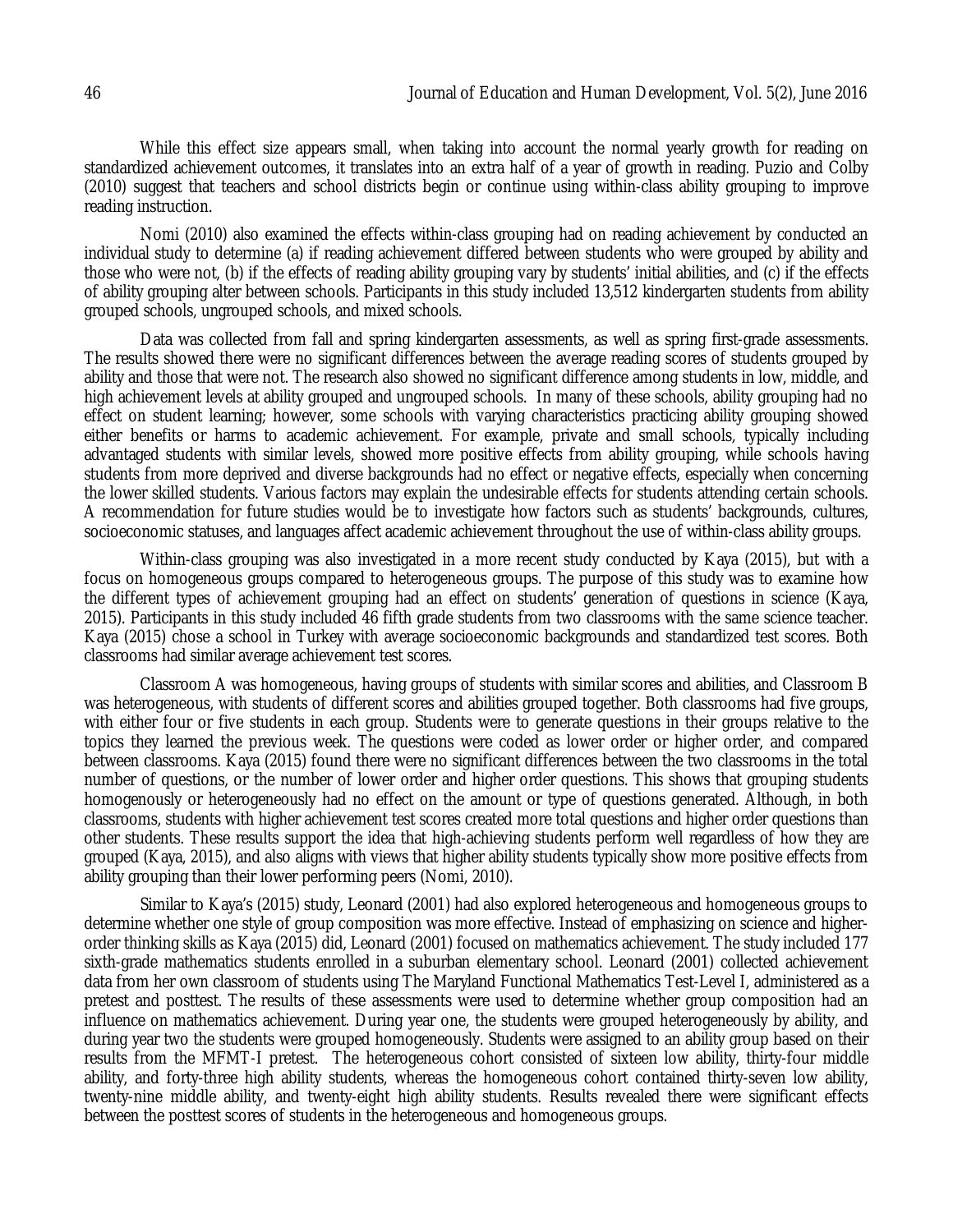The low-achieving and middle-achieving students scored significantly higher in the heterogeneous groups than students in the homogeneous groups. Low-achieving students grouped homogeneously scored much lower than those in the heterogeneous groups did. Although, Leonard (2001) did not find any significant differences in the highachievers' scores between the two group settings. These results suggest that group composition had an effect on students' mathematics achievement; particularly that lower and middle achieving students grouped heterogeneously performed better than students grouped homogeneously. These results disagree with Kaya's (2015) findings that noted no significant differences between the performances in heterogeneous and homogeneous classrooms in relation to the generation of higher-order thinking questions. Although, the results of Leonard's (2001) study do support the beliefs of other researchers (Nomi, 2010; Tieso, 2003; Worthy, 2009) that claim homogeneous style within-class ability groups have a negative effect on low ability students' academic achievement. As mentioned previously, some critics of within-class ability grouping believe that it resulted in academic, social, and emotional consequences for students, especially those categorized as minority, low socioeconomic status, and low ability (Nomi, 2010; Tieso, 2003; Worthy, 2009). Castle, Deniz, and Tortura (2005), conducted a study that examined these students predominantly, and how flexible within-class ability grouping affects their learning. The focus of the study was to determine if the percentage of students reaching mastery in reading and writing increased throughout the implementation of within-class ability grouping (Castle et al., 2005). The school population was considered high needs for the following reasons. Forty-five percent of students were African American, 29% Hispanic, 21% White, and 5% Asian, with 61% of students receiving free or reduced lunch.

The elementary school was also one of the lowest performing in the district, and had a transience rate that exceeded 35% per year. Castle et al. (2005) tracked only the non transient, below-goal students in grades two through six. Student achievement data was collected from the QRI, state-standardized tests, and Writing Prompt scores for a five-year period. During the first year, participating teachers received training in how to conduct assessments, how to use assessment data to form groups, and how to plan differentiated instruction; an Instructional Resource Teacher also provided professional development and support throughout the duration of the study. To determine the effect within-class grouping had on achievement, the percentage of students below goal and at or above goal (mastery) were calculated, and each student was identified as being at mastery or below; students' scores were then compared for at least a three-year period. The results from the state standardized tests indicated an increase in the percentage of students at mastery for all three reading comparisons and two out of the three writing comparisons. The data collected from the QRI results showed increases in the percentage of students at mastery on six out of seven comparisons. As for the Writing Prompts assessments, Castle et al. (2005) found increases in the percentage of students at mastery in five of the six comparisons. The percentage of students attaining at mastery increased in sixteen out of the nineteen comparisons, and increases ranged anywhere from 10% to 57% throughout the five-year study. These results revealed that throughout the implementation of within-class ability grouping, the percentage of at mastery students increased in the areas of reading and writing on most assessments. Because this study focused on below goal students, this would suggest that within-class ability grouping had positive effects on below-goal students. These results contradict researchers such as Nomi (2010), Tieso (2003), and Worthy (2009) who found that within-class ability grouping had zero or negative effects on low ability students' learning.

There are no clear solutions when defining whether ability groups benefit or harm students' academic achievement. Researchers such as Castle et al. (2005), Gentry & Owen (1999), Kulik & Kulik (1992), Matthews et al. (2013), and Puzio & Colby (2010) have found that the style of ability grouping they have explored showed positive results on students' achievement. Leonard (2001) found benefits on achievement when implementing mixed ability heterogeneous groups, but negative effects when grouping students homogeneously. Some researchers found insignificant results, determining that the style of ability grouping, paired with the level of student participants and subject area studied, had neither improved nor decreased academic achievement (Brulles et al., 2012; Kaya, 2015; Kulik & Kulik, 1992; Leonard, 2001; Matthews et al., 2013; Nomi, 2010). Furthermore, students of different ability levels may need particular styles of ability grouping instruction in order to be successful. More research needs to be completed to determine which types of ability grouping are most beneficial for the varying needs of students in today's elementary classrooms.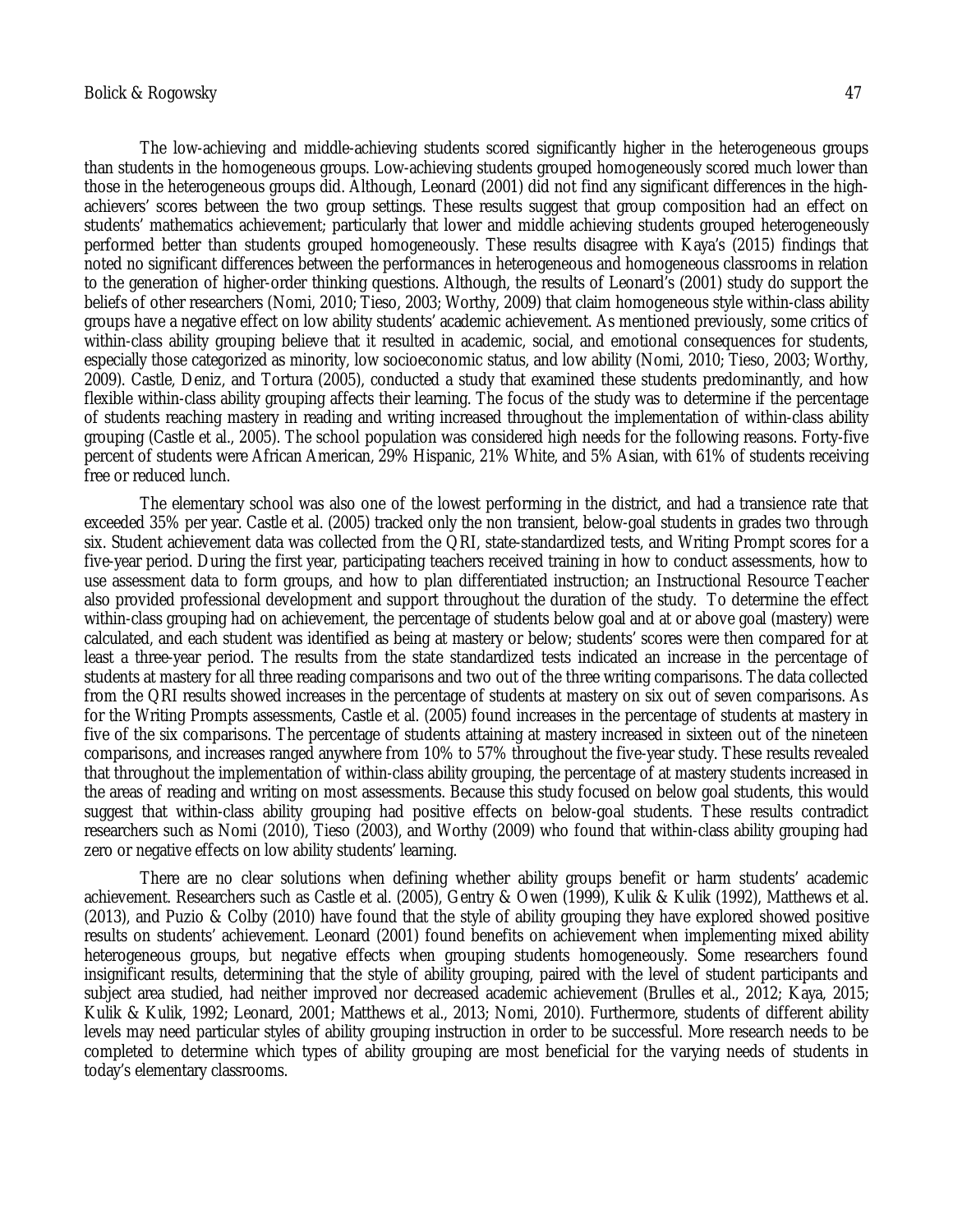### **4. How does ability grouping influence the psychological and social welfare of students?**

Now that the academic effects of ability grouping have been explored and determined to be inconclusive, it is essential to consider the influence ability grouping has on the psychological and social welfare of students. To do so, researchers have examined students' social self-concept of acceptance, social-self-concept of assertiveness, peer relationships, school-related attitudes, and self-esteem (Kulik & Kulik, 1992; Neihart, 2007; Vogl & Preckel, 2014). Social self-concept of acceptance refers to how students perceive themselves in their sense of acceptance and interaction with peers, whereas social self-concept of assertiveness includes an individual's perception in their ability to assert and apply themselves in the school environment (Vogl & Preckel, 2014). School-related attitudes and beliefs include students' interest in school, student-teacher relationships, social tension in class, and anxiety caused by the school environment (Vogl & Preckel, 2014). Similar to researchers' viewpoints on the academic affects of ability grouping, researchers once again have various opinions on how ability grouping affects students psychologically and socially. Some researchers of ability grouping found benefits such as students having a more favorable attitude toward subject matters, a greater development of career interests, healthy social relationships, and high motivation in groups (Adams-Byers, Whitsell, & Moon, 2004; Kuriloff & Reichart, 2003; Neihart, 2007). Other researchers claim that ability grouping negatively impacts students' self-concept and self-esteem (Kulik & Kulik, 1992; Marsh & Hau, 2003; Neihart, 2007). Then again, some research has shown that ability grouping has different social effects for all students. For example, high ability or gifted students may have positive results from ability grouping, while low ability or minority students are negatively affected. Neihart (2007) conducted a review of empirical research to determine the style of ability grouping most beneficial to students emotionally and socially and then provided recommendations for educators to practice in their schools and classrooms.

Neihart (2007) analyzed research that studied the social and emotional impact of ability grouping on gifted students. The review of research conducted by Neihart (2007) found that various types of ability grouping generate consistent results for gifted students. Ability grouping appears to show positive social and emotional effects for certain gifted students, neutral effects for some, and then damaging effects for others (Neihart, 2007). The research was limited, but evidence collected suggests that homogeneous grouping arrangements are more strongly associated with positive adjustments of highly gifted children. Positive social and emotional outcomes for gifted minority students were also found, but Neihart (2007) explained that more research is needed to establish clearer effects. The results of this review determined that ability grouping has different social effects for all students. Neihart (2007) then provided the following recommendations when using peer ability grouping to benefit students socially and emotionally: First, school districts should expand the types of ability grouping offered to meet the needs of all students. Second, classroom teachers should not use peer ability grouping as a one size fits all approach; some gifted students are challenged socially or emotionally, and peer ability grouping may not secure positive results. Third, educators must make accommodations for students with disabilities. Fourth, teachers should realize that students' preferences on ability grouping may be influenced by the need to maintain academic excellence, rather than having difficulties socially or emotionally. Finally, staff development opportunities are necessary to provide advanced instruction for gifted students in peer ability grouping instruction. Similar to Neihart's (2007) review, Kulik and Kulik (1992) also examined studies focusing on the effects ability grouping had on students' self-concept, but instead focused on all levels of students rather than just gifted students.

Kulik and Kulik (1992) evaluated thirteen studies that described the effects multilevel ability grouping had on students' self-esteem. The results showed a decrease in self-esteem scores, but were determined insignificant due to the very small effect size. Kulik and Kulik (1992) also analyzed eleven of those studies by categorizing students' results separately by ability levels. The average effect sizes for advanced students were **-**0.15, average level students were - 0.09, and below level students were0.19 (Kulik & Kulik, 1992). These results show that multilevel ability grouping had a positive effect on the self-esteem of lower ability students, and reduced the self-esteem scores of average and high ability students. This increase in lower ability students' self-esteem may be caused by the decrease of academic levels in a classroom, resulting from less intimidation from the higher ability students. On the other hand, the decrease in self-esteem by average and high ability students may be triggered by similar ability students engaging in a more competitive classroom atmosphere.

In the same meta-analysis, Kulik and Kulik (1992) also investigated five studies that examined the effect that gifted classrooms had on students' self-concept. In four of those studies, the students had a more confident selfconcept when taught in a separate classroom or group.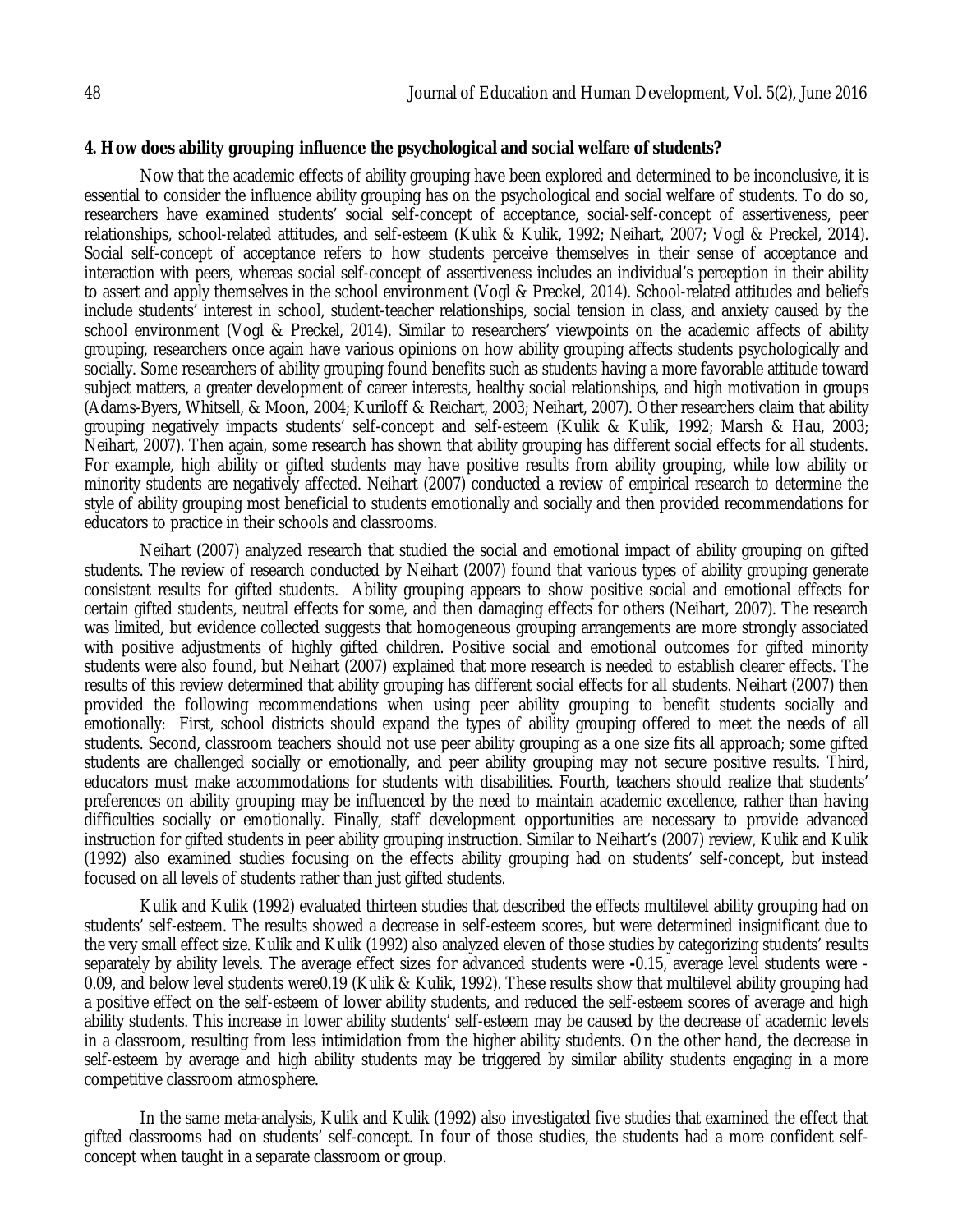However, the effect size was considered small and too insignificant to make the conclusion that gifted education had a positive influence on gifted students' perceptions of themselves. Like Kulik and Kulik's (1992) study, Vogl and Preckel (2014) also researched gifted students' self-concept when participating in gifted classroom instruction; although, these studies differ in their modes of comparison. Vogl and Preckel (2014) explored students' social self-concept and school-related attitudes and beliefs in full-time gifted classes, and compared them to students in full-time regular education classes. The participating schools were using between class ability grouping practices throughout the period of the study, by separating students in both gifted and regular education classrooms. The longitudinal study consisted of 198 students throughout the beginning of fifth grade and concluding in the middle of sixth grade. Vogl and Preckel (2014) matched students in the gifted classes with students in the regular education classes based on cognitive ability and socioeconomic status. Data was collected through cognitive ability tests and student questionnaires on four separate occasions throughout approximately two years. The results showed a significant increase in gifted students' social self-concept of acceptance during the first month of school, and insignificant changes for students in regular education classes. Although, they did not find any difference in the effects of students' social self-concept of assertiveness between the gifted and regular education students, Vogl and Preckel (2014) determined that gifted students had a continued interest in school, whereas students' interests participating in regular classes declined. Student teacher relationships in regular classes weakened as well, while it remained constant in the gifted classes; social tension in both gifted and regular education classes decreased. There was no evidence that suggested intelligent students benefit from gifted classes in terms of social self-concept of acceptance, school-related interest, or student-teacher relationships. These findings indicate that grouping between-class by ability, specifically gifted classes versus regular education classes; can have both positive and insignificant results on students' selfconcept and school-related attitudes. While Vogl and Preckel's (2014) research focused on gifted students compared to regular education students, Castle et al. (2005) instead concentrated on the below level students, whom are often times found to have a negative self-concept from ability grouping (Kulik & Kulik, 1992; Marsh & Hau, 2003; Neihart, 2007).

Contradictory to other researchers' studies (Kulik & Kulik, 1992; Marsh & Hau, 2003; Neihart, 2007), Castle et al. (2005) found that flexible within-class ability grouping yielded positive results on below level students' learning and self-concept. The participating teachers in this study believed that flexible grouping improved students' confidence levels (Castle et al., 2005). These below level students may have been more confident because they were learning more, or because they were learning, more they became more confident. Either way, according to teachers' experiences, students' self-esteem increased throughout within-class ability groups. These results disagree with researchers such as Kulik and Kulik (1992), Marsh and Hau (2003), and Neihart (2007) who suggest ability grouping negatively impacts students' self-concept and self-esteem. The effect of ability grouping on students' psychological and social welfare was found to be very similar to the effect ability grouping had on students' academic achievement. Once again, the research shows inconclusive results; there are no distinct answers that suggest ability grouping is always beneficial or harmful to students' self-esteem or social well-being. Neihart (2007) found inconsistent results that revealed ability grouping showed positive social and emotional outcomes for certain gifted students, neutral effects for some, and damaging results for others. Kulik and Kulik (1992) determined that multilevel ability grouping had a positive effect on the self-esteem of lower ability students, but reduced the self-esteem scores of average and high ability students. Research conducted by Vogl and Preckel (2014) indicated that grouping between-class by ability, specifically gifted classes versus regular education classes, can have both positive and insignificant results on students' self-concept and school-related attitudes. Finally, the teachers participating in the Castle et al. (2005) study believed that flexible grouping improved students' confidence levels. This evidence suggests that the various styles of ability grouping may affect students with diverse abilities differently. A style of ability grouping that increases or maintains the self-concept of high-ability students may negatively affect below level students. Neihart's (2007) recommendation to not use ability grouping as a one size fits all approach aligns with the findings of this study. More research needs to be conducted to determine how the various types of ability grouping affect students with diverse needs differently. Educators must then use that knowledge when making instructional decisions regarding ability grouping for elementary classrooms.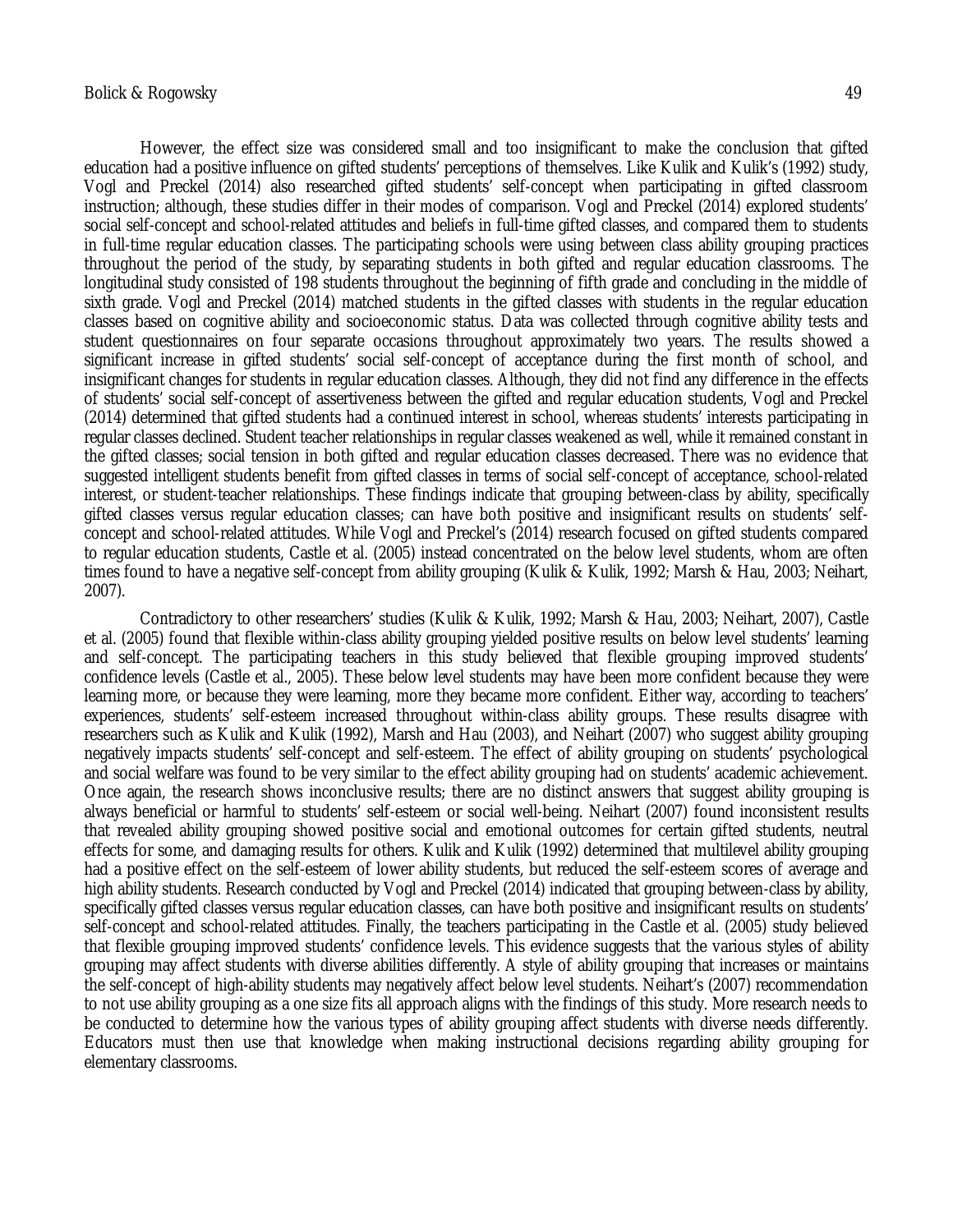### **5. Discussion**

Given the diverse range of students' backgrounds, levels, and needs in today's elementary classrooms, educators are continually searching for programs and strategies that provide appropriate support for all learners. Many teachers and administrators are implementing policies of ability grouping to address these ever-changing demands. The goal of this review was to determine the effectiveness ability grouping had on students in grades kindergarten through six. Ability grouping is an educational practice that places students in groups based on academic achievement. The two most common forms of ability grouping, between-class and within-class, both have the common purpose of providing instruction that is appropriate for students and their needs. One difference is that between-class groups are directed and organized by school district administration, whereas the classroom teacher typically chooses to practice within-class ability groups. Within-class grouping assignments may be heterogeneous or homogeneous, and are intended to be flexible to meet the fluctuating needs of all learners within a classroom (Castle et al., 2005).

A qualitative study conducted by Chorzempa and Graham (2006) found that 63% of teachers reported using within-class homogeneous ability groups for reading, primarily because it meets the instructional needs of their students. The teachers who did not use ability groups primarily felt that mixed-ability settings were more beneficial for their students than homogeneous group settings (Chorzempa & Graham, 2006). It is also safe to question why certain school districts practice ability grouping while others do not. Several researchers found that ability grouping is most common in schools with large minority students, various levels of achievement, and high levels of poverty (Condron, 2008; Nomi, 2010). To these schools, ability grouping assignments may be the solution that addresses the everchanging needs of the diverse student population; but before implementing in their school districts and elementary classrooms, educators must establish whether using any style of ability grouping would be an appropriate and effective instructional practice. The results exposed no clear solutions when defining whether ability groups benefit or harm students' academic achievement. Researchers such as Castle et al. (2005), Gentry and Owen (1999), Kulikand Kulik (1992), Matthews et al. (2013), and Puzio and Colby (2010) have found positive results on students' achievement. Leonard (2001) found benefits on achievement when implementing mixed ability heterogeneous groups, but negative effects when grouping students homogeneously. Brulles et al. (2012), Kaya (2015), Kulikand Kulik (1992), Leonard (2001), Matthews et al. (2013), and Nomi (2010) found insignificant results, determining that the style of ability grouping, paired with the level of student participants and subject area studied, had neither improved nor decreased academic achievement. Furthermore, students of different ability levels may need particular styles of ability grouping instruction in order to be successful.

The effect of ability grouping on students' psychological and social welfare was found to be very similar to the effect ability grouping had on students' academic achievement. There are no distinct answers that suggest ability grouping is always beneficial or harmful to students' self-esteem or social well-being. Neihart (2007) found inconsistent results that revealed ability grouping showed positive social and emotional outcomes for certain gifted students, neutral effects for some, and damaging results for others. Kulik and Kulik (1992) that multilevel ability grouping had a positive effect on the self-esteem of lower ability students, but reduced the self-esteem scores of average and high ability students. Research conducted by Vogl and Preckel (2014) indicated that grouping betweenclass by ability, specifically gifted classes versus regular education classes, can have both positive and insignificant results on students' self-concept and school-related attitudes. Finally, the teachers participating in Castle et al. (2005) study believed that flexible grouping improved students' confidence levels. This evidence suggests that the various styles of ability grouping may affect students with diverse abilities differently. One style of ability grouping that increases or maintains the self-concept of high-ability students may negatively affect below level students. Neihart's (2007) recommendation to not use ability grouping as a one size fits all approach aligns with the findings of the current review of the literature.

## **6. Conclusion**

Ability grouping is on the rise in America's classrooms and schools. Many teachers use ability grouping with the intentions to meet individual learners' needs, improve student learning, or increase test scores. The teachers who still do not practice ability grouping question its significance, believe it negatively affects student achievement or selfconcept, or prefer teaching whole-group instruction. This study examined the many variations of ability grouping and how ability grouping influences students academically and psychologically. Evidence both supports and discourages the practice of ability grouping in elementary classrooms. Although, a common trend did appear after analyzing the results on how ability grouping affected students academically and psychologically: